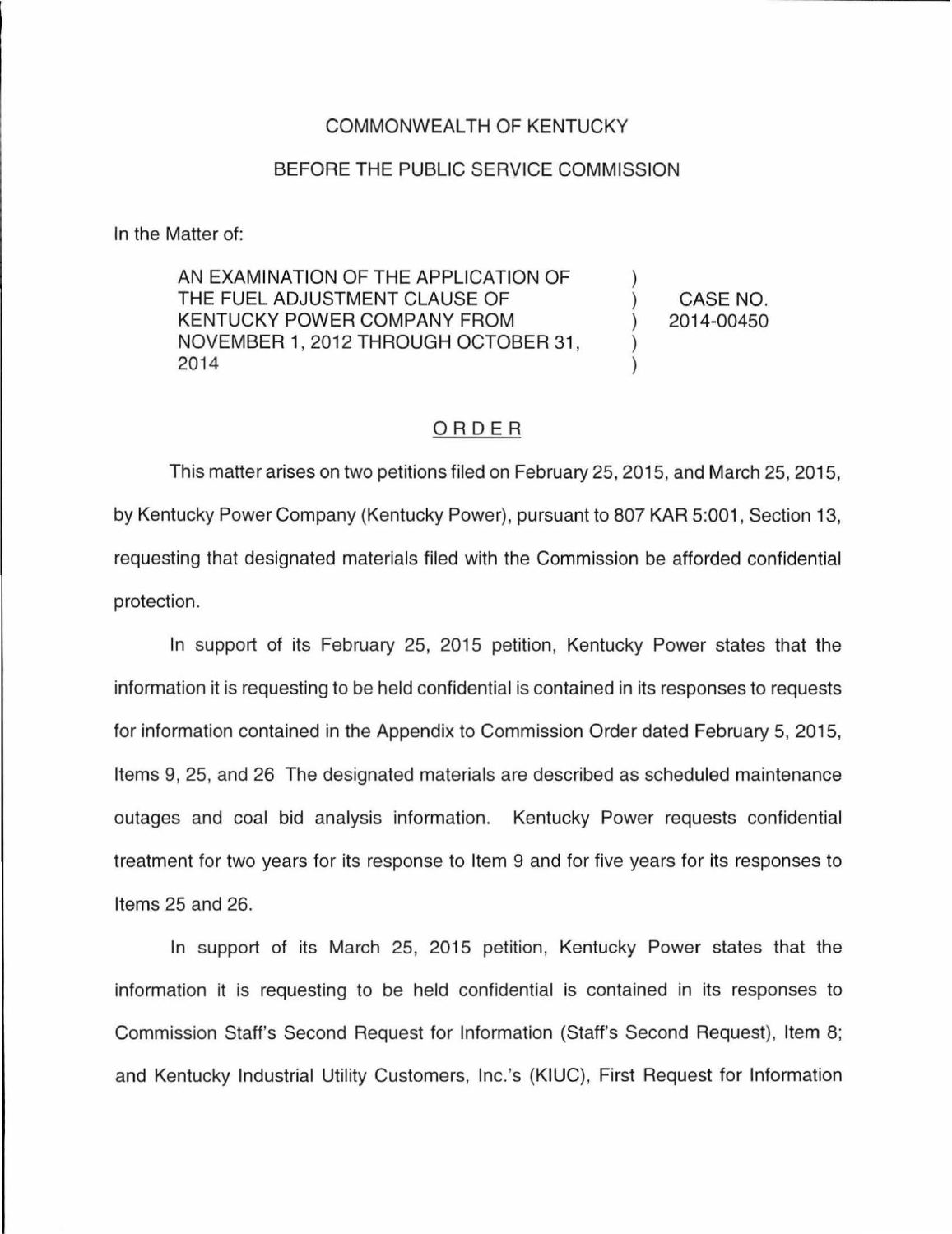(KIUC's First Request), Items 14, 17, 20, and 21 . The designated materials are described as forecasted fuel cost and sales data, and customer-specific account information. Kentucky Power requests that its responses to Staff's Second Request, Item 8 be afforded confidential treatment for five years; to KIUC's First Request, Item 21 be afforded confidential treatment for three years; and to KIUC's First Request, Items 14, 17, and 20 be afforded confidential treatment for an indefinite period.

Having considered the petition and the materials at issue, the Commission finds that the designated materials described in Kentucky Power's February 25, 2015 and March 25, 2015 petitions meet the criteria for confidential treatment and are exempted from public disclosure pursuant to KRS  $61.878(1)(c)(1)$ .

IT IS THEREFORE ORDERED that:

1. Kentucky Power's February 25, 2015 and March 25, 2015 petitions for confidential protection are granted.

2. The designated materials in Kentucky Power's February 25, 2015 petition regarding its response to Item 9 shall not be placed in the public record or made available for public inspection for two years, or until further Orders of this Commission.

3. The designated materials in Kentucky Power's March 25, 2015 petition regarding its response to KIUC's First Request, Item 21 shall not be placed in the public record or made available for public inspection for three years, or until further Orders of this Commission.

4. The designated materials in Kentucky Power's February 25, 2015 petition regarding its response to Item 25 and 26, and in its March 25, 2015 petition regarding its response to Staff's Second Request, Item 8 shall not be placed in the public record or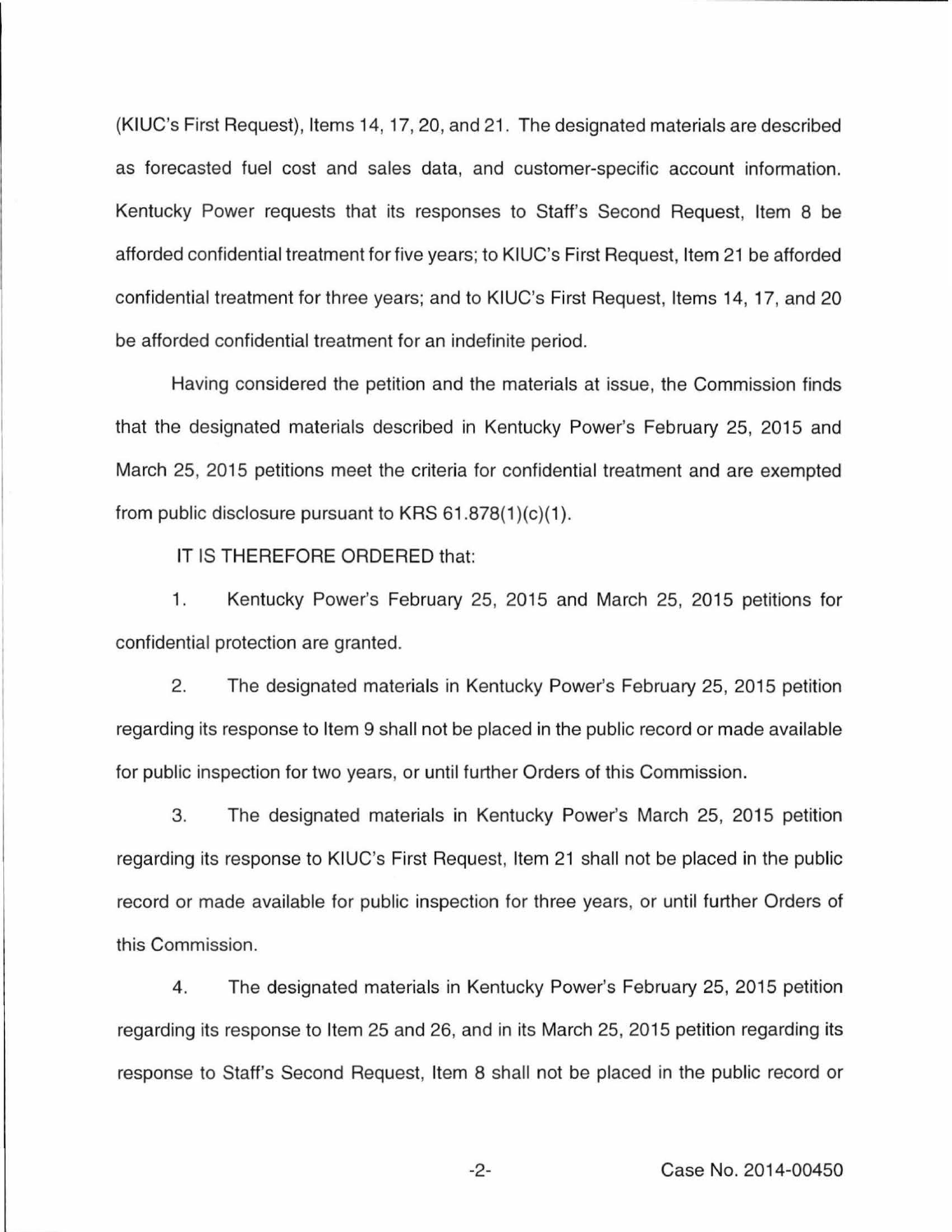made available for public inspection for five years, or until further Orders of this Commission.

5. The designated materials in Kentucky Power's March 25, 2015 petition regarding its response to KIUC's First Request, Items 14, 17, and 20 shall not be placed in the public record or made available for public inspection for an indefinite period, or until further Orders of this Commission.

6. Use of the designated materials in any Commission proceeding shall be in compliance with 807 KAR 5:001, Section 13(9).

7. Kentucky Power shall inform the Commission if the designated materials become publicly available or no longer qualify for confidential treatment.

8. If a non-party to this proceeding requests to inspect the designated materials granted confidential treatment by this Order and the period during which the materials have been granted confidential treatment has not expired, Kentucky Power shall have 30 days from receipt of written notice of the request to demonstrate that the materials still fall within the exclusions from disclosure requirements established in KRS 61.878. If Kentucky Power is unable to make such demonstration, the requested materials shall be made available for inspection. Otherwise, the Commission shall deny the request for inspection.

9. The Commission shall not make the designated materials available for inspection for 30 days following an Order finding that the materials no longer qualify for confidential treatment in order to allow Kentucky Power to seek a remedy afforded by law.

-3- Case No. 2014-00450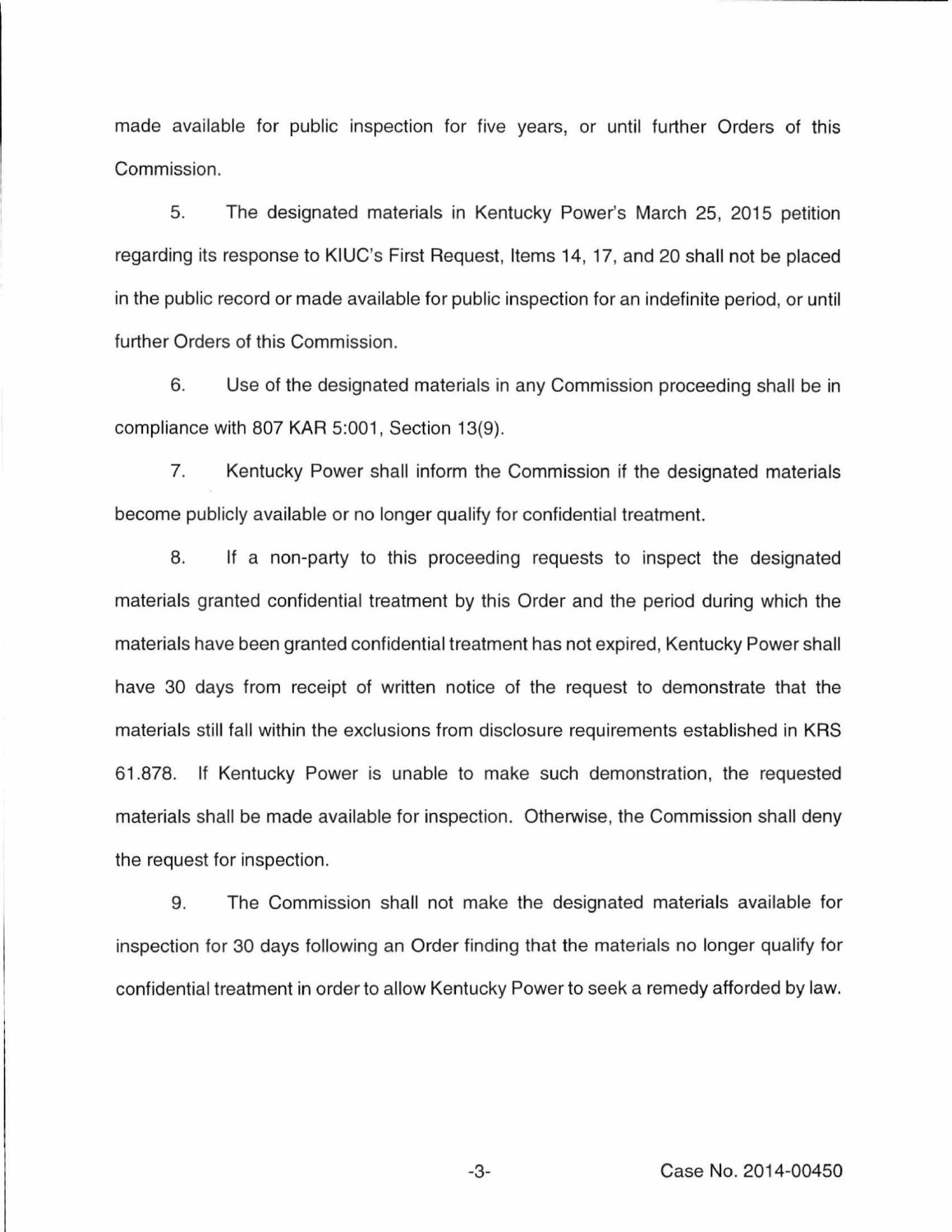By the Commission

| <b>ENTERED</b>                               |
|----------------------------------------------|
| JAN 24 2019                                  |
| <b>KENTUCKY PUBLIC</b><br>SERVICE COMMISSION |

ATTEST: *<u>ALExecutive Director</u>* 

Case No. 2014-00450